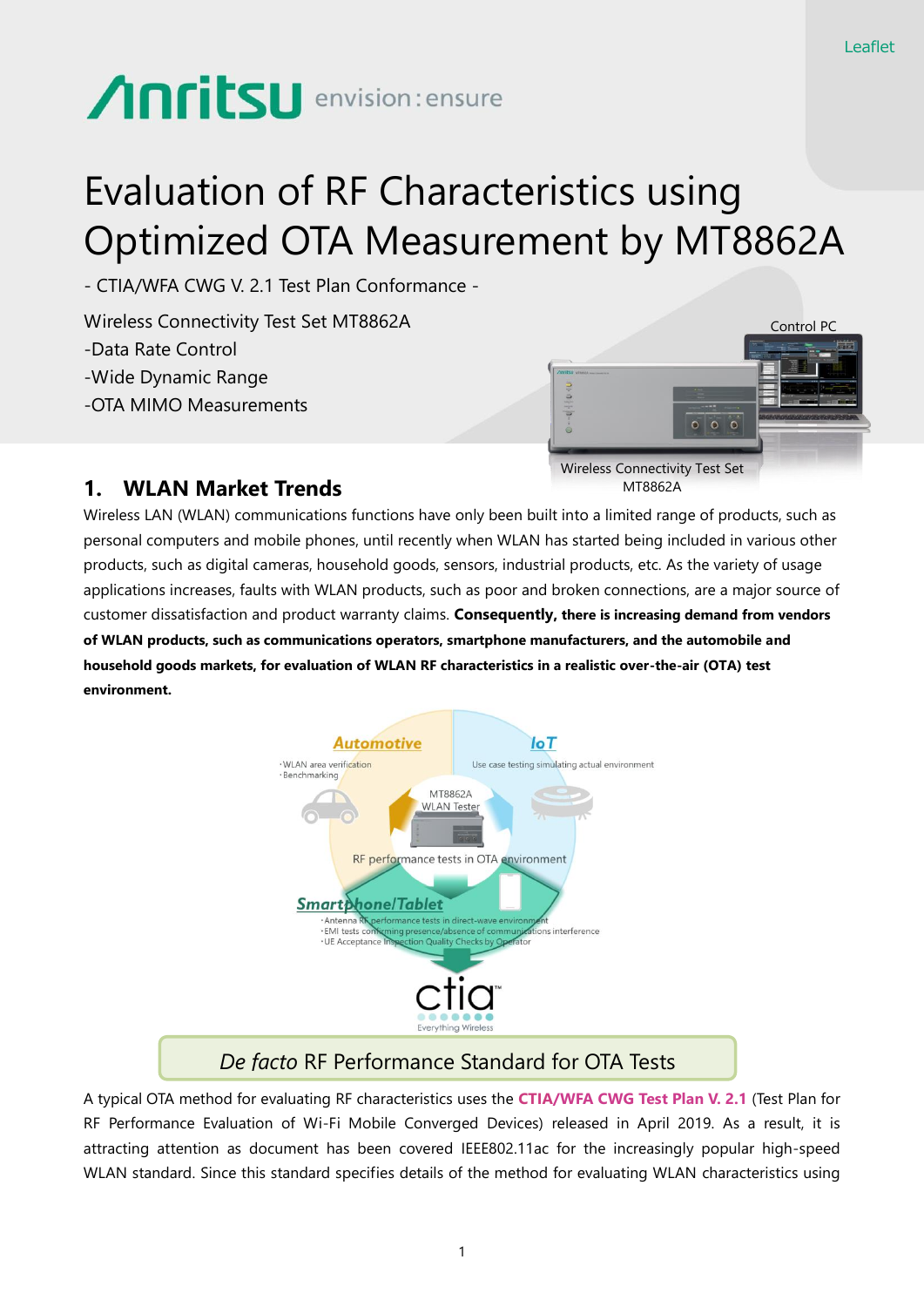OTA testing, it is being referenced both in North America and other regions worldwide. As a result, CTIA/WFA CWG Test Plan Ver. 2.1 is expected to become the *de facto* **standard for OTA testing including IEEE802.11ac**. In addition, test efficiency is improved greatly when evaluating RF characteristics in an OTA environment using the **MT8862A, which is the only measurement instrument supporting to control all data rate at IEEE801.11ac.**

\*CTIA is a business organization representing the N. American wireless communications world and is composed of communications carriers, equipment manufacturers, mobile application developers, content creators, etc. \*WFA Wi-Fi Alliance: The WFA is a business organization tasked with promoting the spread of WLAN products. It determines connection compatibility test methods and certifies product compliance, etc.

### **2. MT8862A Advantages of OTA test**

#### **2.1. Summary**

The Wireless Connectivity Test Set MT8862A is a tester for evaluating the RF characteristics of WLAN products under near-to-real usage conditions.

Measurement is easy with no installation of control software by a simple

connection of the MT8862A, PC controller and EUT.

*MT8862A Specifications*

- ・TRx RF Characteristics Measurement
- ・IEEE802.11 a/b/g/n/ac (80MHz BW, SISO/MIMO) [AP/STA] Support
- ・Security (WEP, WPA/WPA2-Personal) [AP/STA] Support

#### **2.2. Advantages of OTA Measurements**

#### **Data Rate Control Function**



**Main Window - Tx** 





The MT8862A can **control the EUT at the specified data rates for all IEEE802.11a/b/g/n/ac communications methods** to evaluate RF characteristics by combination with the Signal Detect mode. This function plays a key role in measurement at data rates specified by the CTIA/WFA CWG Test Plan. In particular, this industry-leading Anritsu technology (patent pending) overcomes the extreme difficulty of controlling the EUT at IEEE802.11ac data rates.

#### **Wide Dynamic Range**

Since OTA transmissions have comparatively larger path losses than cable connections, the measuring instrument must have a wide dynamic range. With a wider dynamic range than its competitors, the MT8862A supports stable OTA measurements even at high-order modulation methods (256QAM/512QAM). Anritsu offers a stable OTA measurement environment based on its long experience in development of radio measuring instruments.

#### **MIMO Measurements**

**Only the MT8862A supports OTA tests of MIMO characteristics.** The CTIA/WFA CWG Test Plan does not currently specify this measurement, but it is the one of candidates for the future test items.

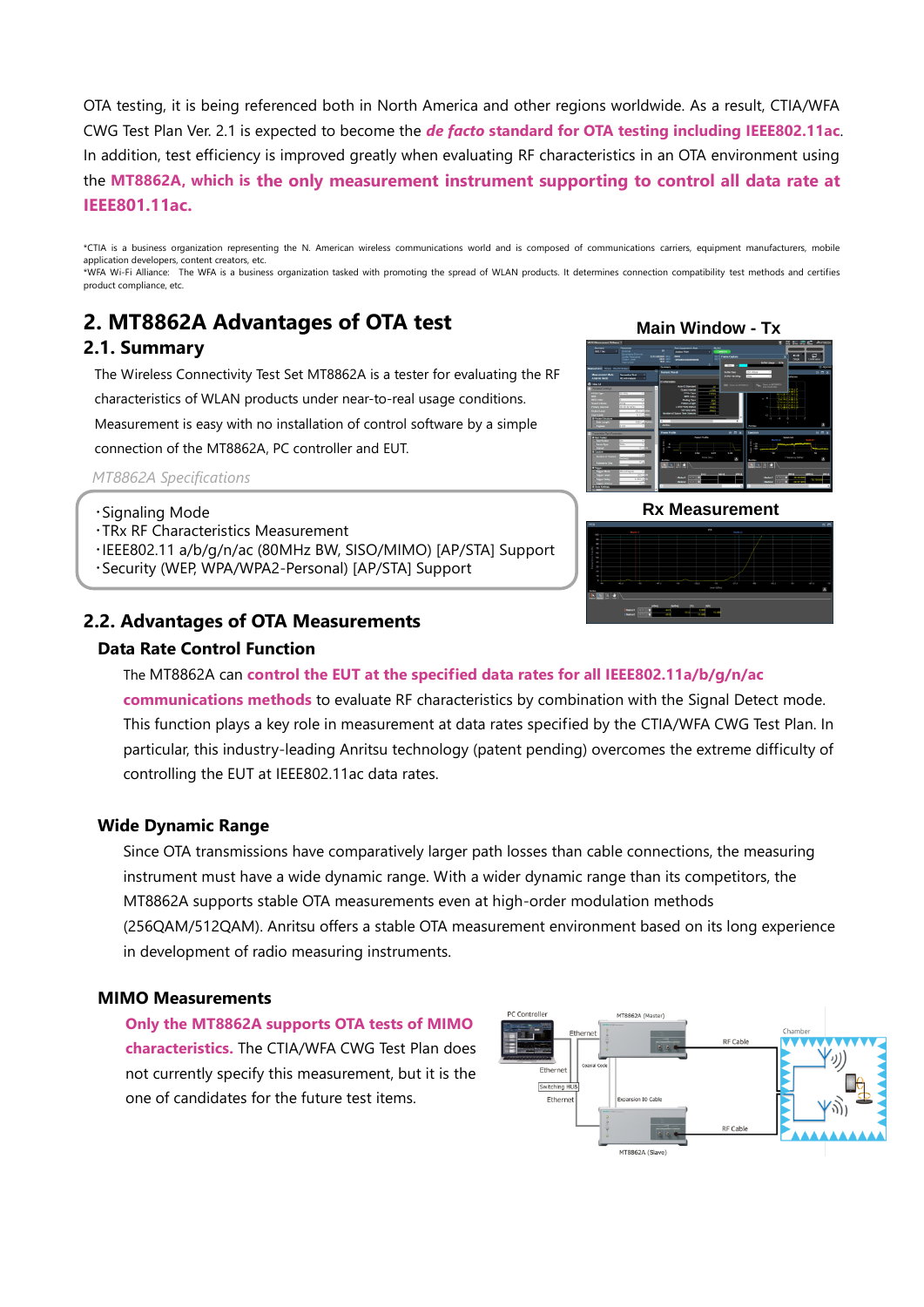#### **Partnering with Chamber Suppliers**

As a result of our partnership with several leading chamber suppliers, customers already using chambers from these leading makers can perform OTA tests in combination with the MT8862A without needing to purchase a new chamber. It can be used with cellular testers and MT8862A.

\*A cellular tester, such as the Anritsu Radio Communication Analyzer MT8821C, is for evaluating RF TRx characteristics of LTE, UMTS, GSM, etc., cellular signals.

#### **3. CTIA/WFA CWG Test Plan (as de facto standard for OTA Test)**

#### **3.1. Testing Outline**

The CTIA/WFA CWG Test Plan was established jointly by the CTIA and WFA for evaluating the RF performance of products with built-in Wi-Fi and cellular communications functions by conducted and radiated measurement.

The test contents are split broadly into two: a test of the antenna TRx performance, and a Desense test for checking the presence or absence of interference waveforms. The data rate is a key point in this test plan, requiring the equipment under test (EUT) to respond precisely at the target data rate.



\*Anechoic Chamber

This chamber is constructed of materials blocking and absorbing radio waves to assure measurement only of radio waves passing directly between the EUT and WLAN measuring instrument, so the EUT antenna characteristics can be evaluated with no impact from external radio waves and internal radio-wave reflections.

#### **3.2. Test Items**

The CTIA/WFA CWG Test Plan V. 2.1 test items in an OTA environment are listed below.

- Wi-Fi Total Radiated Measurements
	- $\div$  TRP (Total Radiated Power)

This measures the total power radiated in all directions from the EUT.

 $\div$  TIS (Total Isotropic Sensitivity)



This measures the power of the radio waves received from all directions at the EUT. At this measurement, **multiple data rates must be set for each frequency sub-band.**

■ Wi-Fi Desense Measurements with Cellular Transmitter on

With the EUT communicating via cellular, this measures and confirms the presence or absence of interference in the Wi-Fi frequency bands.

■ Cellular Desense Measurements with Wi-Fi Transmitter on

With the EUT communicating via Wi-Fi, this measures and confirms the presence or absence of interference in the cellular frequency bands.